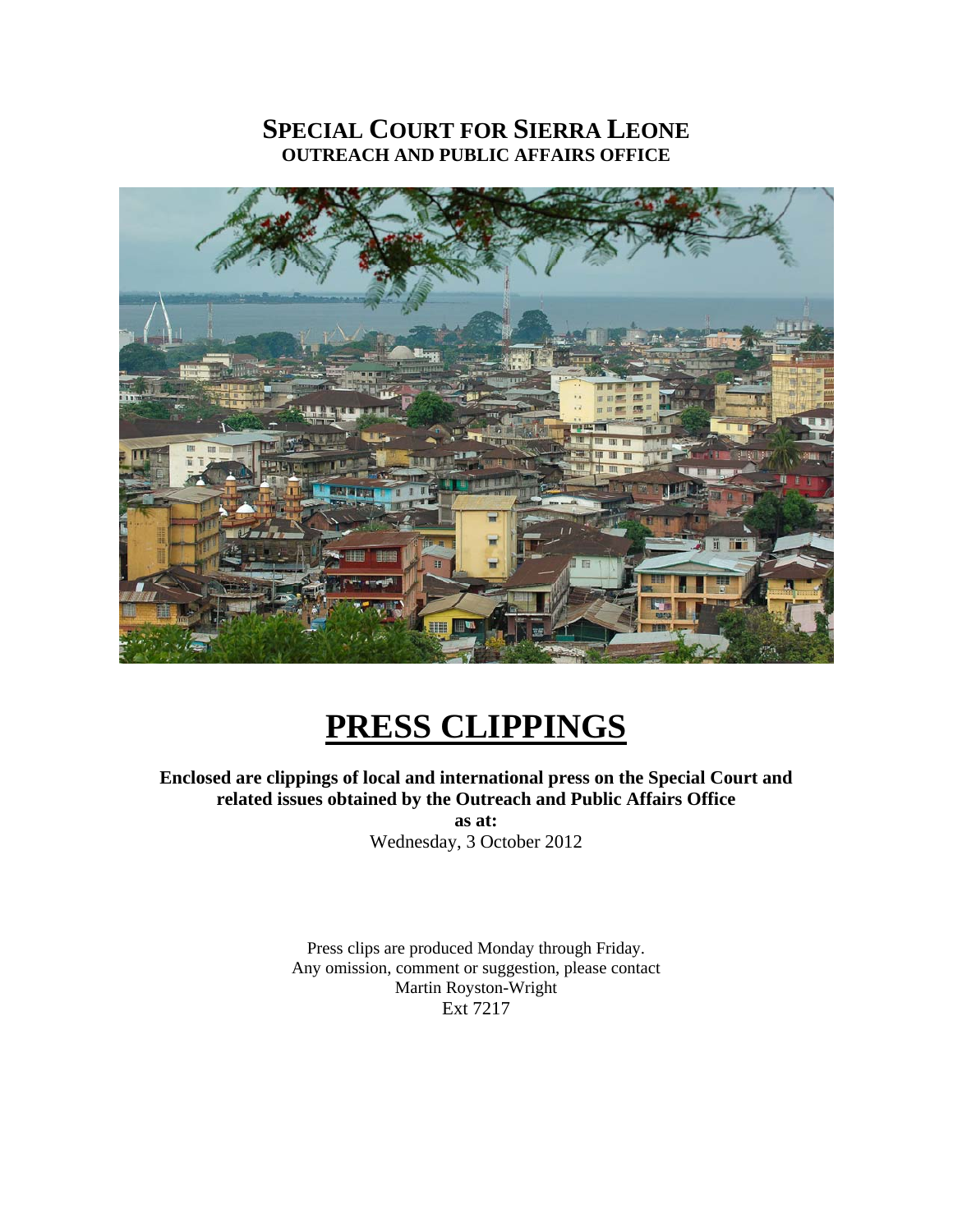| <b>Local News</b>                                                                                                                                       |                     |
|---------------------------------------------------------------------------------------------------------------------------------------------------------|---------------------|
| Sierra Leone's Day at the UN General Assembly / Sierra Express                                                                                          | Page 3              |
| <b>International News</b>                                                                                                                               |                     |
| Address by Hon. Joseph Bandabla Dauda, Minister of Foreign Affairs / UN<br>Liberia's Jewel Howard Taylor Carries Former Husband's Name with Honor / VOA | Page 4<br>Pages 5-6 |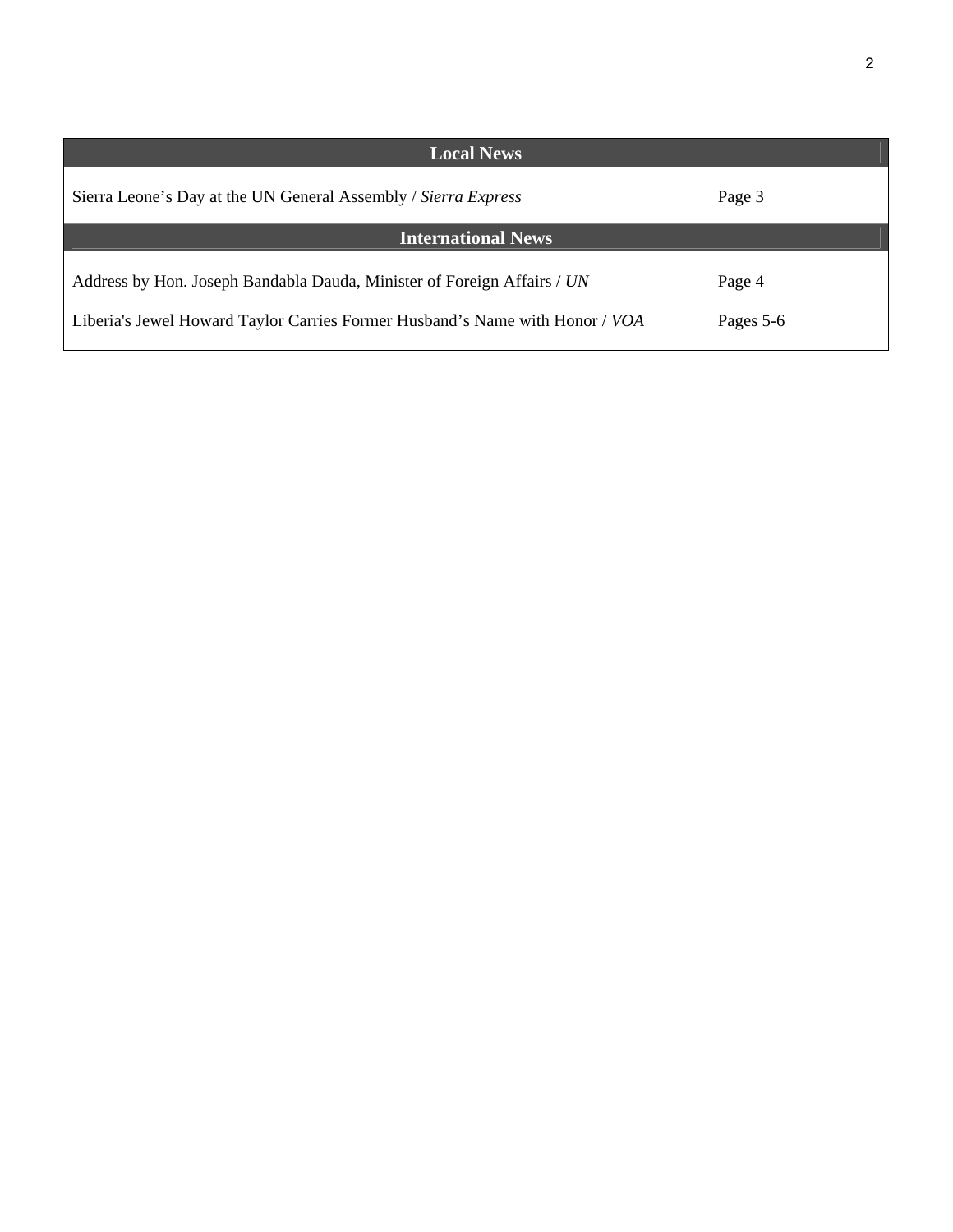Wednesday, 3 October 2012

#### **Sierra Leone's Day at the UN General Assembly**

It was one Sierra Leone's most memorable and landmark moments at the United Nations yesterday as the country's Foreign Minister , Hon. Joseph Bandabla Dauda , delivered the address for Sierra Leone at the 67th Session of the General Assembly while the session itself was being chaired by Sierra Leone—The Permanent Representative H.E. Ambassador Shekou Touray, who is Vice-President of this Session. (Photo: Foreign Minister JB Dauda addressing the General Assembly. Seated behind him is Ambassador Touray who chaired the Assembly)

As we have been reporting, Sierra Leone , along with 20 other countries (Afghanistan, Algeria, Angola, Bangladesh, China, Congo, France, Ghana, Honduras, Israel, Lebanon, Nepal, Netherlands, Palau, Peru, Russian Federation, Trinidad & Tobago, United Kingdom, the United States ) is Vice-President of the 67th Session , elected by acclamation and will serve for one year.In the absence of the President of the General Assembly, one of the VPs is called upon to serve as Acting President with the same mandate and responsibility of the President. Yesterday , for the third time so far during this General Assembly, Ambassador Touray was the Chairman and he announced and welcomed Foreign Minister Dauda to the rostrum when the minister's turn came to speak.

Minister Dauda went on to deliver a very vibrant and revealing statement that touched on all aspects of Sierra Leone's brilliant efforts to consolidate peace , pursue dialogue and peaceful relations with her neighbours as well as address the dreams and aspirations of citizens in addition to putting structures in place to ensure free, fair and credible elections in November.

[The website appends the Foreign Minister's full statement, which is excerpted below.]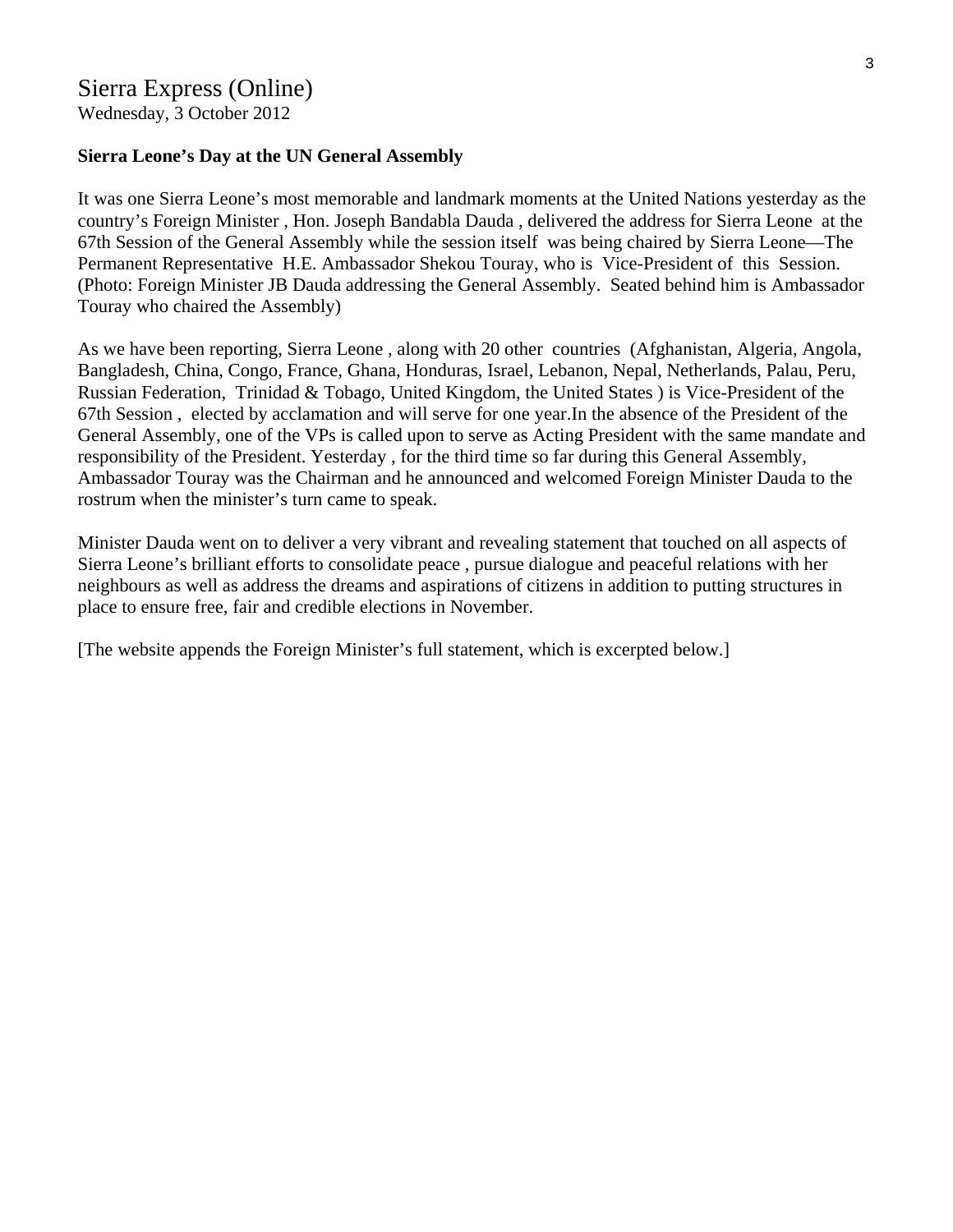# United Nations General Assembly

Monday, 1 October 2012

#### **Address by Hon. Joseph Bandabla Dauda, Minister of Foreign Affairs (Excerpt)**

#### -SNIP-

Sierra Leone will continue to wholeheartedly embrace mediation and other conflict prevention initiatives as a key and indispensable tool in settling disputes, preventing and resolving conflicts. The lessons we learnt from our experience have enhanced our conviction in the core principles of democracy, human rights and good governance as a prerequisite for political stability, sustainable peace, security and development. We therefore remain strongly committed to the rule of law, respect for and protection of human rights, gender equality and the empowerment of our women, equal access to justice, fighting corruption with zero tolerance, the pursuit of the internationally agreed development goals, including the Millennium Development Goals, ensuring participatory governance, conducting free, fair, transparent and credible elections, as well as combating transnational organized crime in all its forms.

#### -SNIP-

I commend the support of the United Nations and international partners to the work of the Special Court for Sierra Leone through which it has made a number of critical contributions to the Foreign Minister JB Dauda's Statement at the 67th session of the UNGA 3 advancement of the rule of law at both the national and international levels. In particular, we hail the Special Court for bringing perpetrators of crimes against humanity and violations of international humanitarian law committed in Sierra Leone during the course of our eleven year conflict. Sierra Leone, the United Nations and the international community can be proud of the Special Court's immense achievements. With our continued support, the Special Court can complete its remaining work.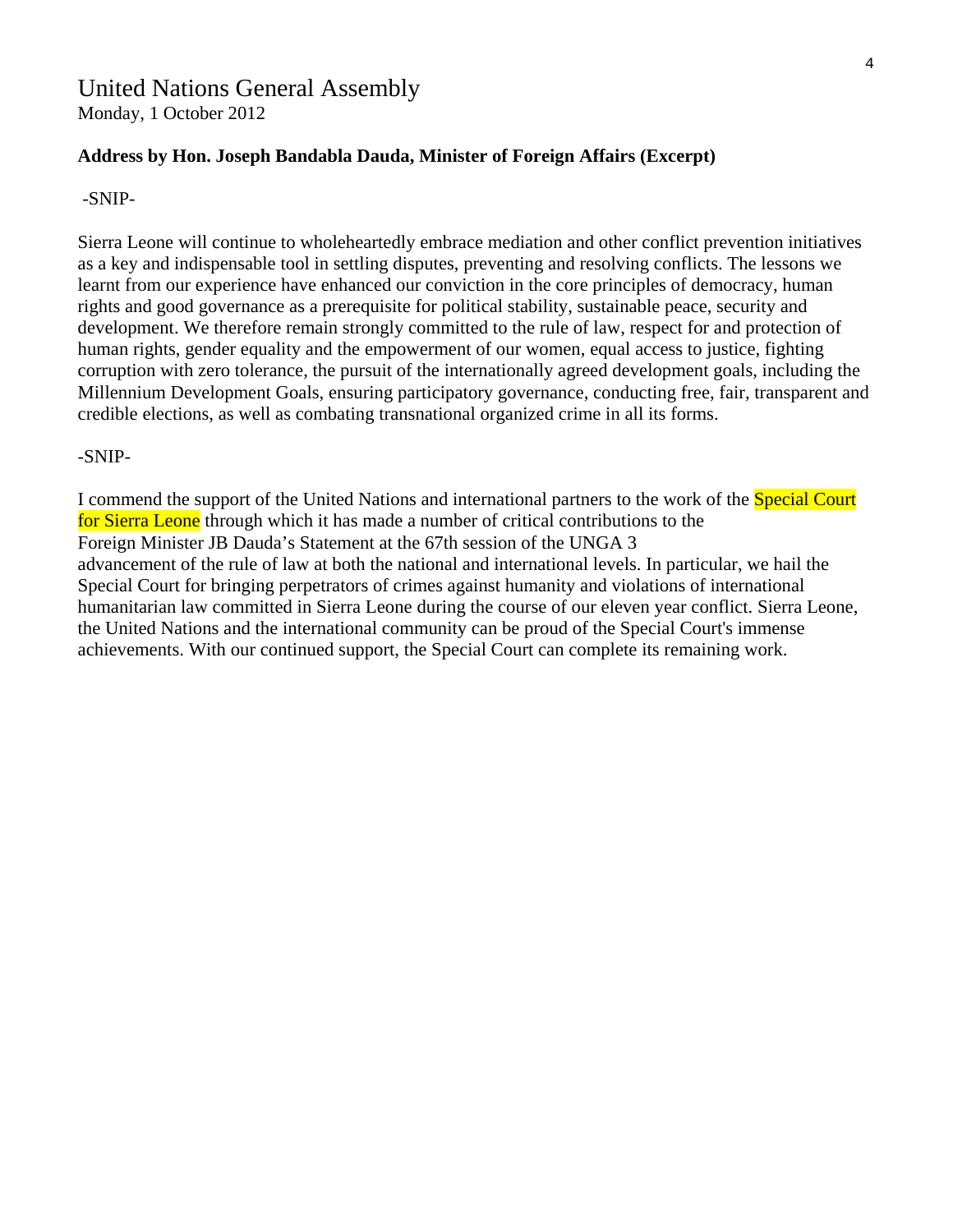# Voice of America Wednesday, 3 October 2012

### **Liberia's Jewel Howard Taylor Carries Former Husband's Name with Honor**

#### James Butty

The former wife of ex-Liberian president and convicted war criminal Charles Taylor says the "Taylor" name has its negatives and positives.



But Senator Jewel Howard Taylor said she bears the name with honor and that people should judge her for her character and not on the basis of what her former husband might have done or did not do.

Taylor said the old prejudices that come with her former husband's name will come to pass, especially as she continues to make what she called "a positive impact on the landscape of

Liberia and the international community."

The former first lady was placed on the UN Travel Ban almost nine years ago after her husband was indicted by the Special Court for Sierra Leone for war crimes and crimes against humanity that he committed while serving as President of Liberia.

Senator Taylor, who is in the United States for the first time in nearly nine years said she's grateful to President Ellen Johnson Sirleaf, the United Nations, and the US government for the lifting of the sanctions.

"I have been praying about it, asking that God will provide a new opportunity that will enable me to be able to work. And it's not just working at home. We are party of the global village. Everything is intertwined, and if you're out of the system, even if you're doing the best job at home, it still denies you a lot of opportunities to interact, to network, to get new ideas that can help your country. And so I'm privileged that God opened this special door, and I want thank our president who made this special request, and to the government of the United States who actually put the request on the table of the [UN] Security Council for which we have been removed from sanctions," she said.

Senator Taylor was supposed to have traveled with President Ellen Johnson Sirleaf's delegation during the president's recent trip to New York to attend the 67th United Nations General Assembly.

But soon after the president left Monrovia, there were local media reports that, the senator, who did not make the flight with President Sirleaf, was denied a visa by the U.S. Embassy in Monrovia.

The US Embassy issued a statement saying it had issued the senator a visa. Senator Taylor said she was never denied a visa.

"They applied for a visa for me like they did everyone else. However, my request for granting of the waver did not come until after the President left. But I was never taken of the plane or denied a visa," Taylor said.

The former first lady has been a senator for seven years, representing Bong County, Liberia's third largest political sub-division.